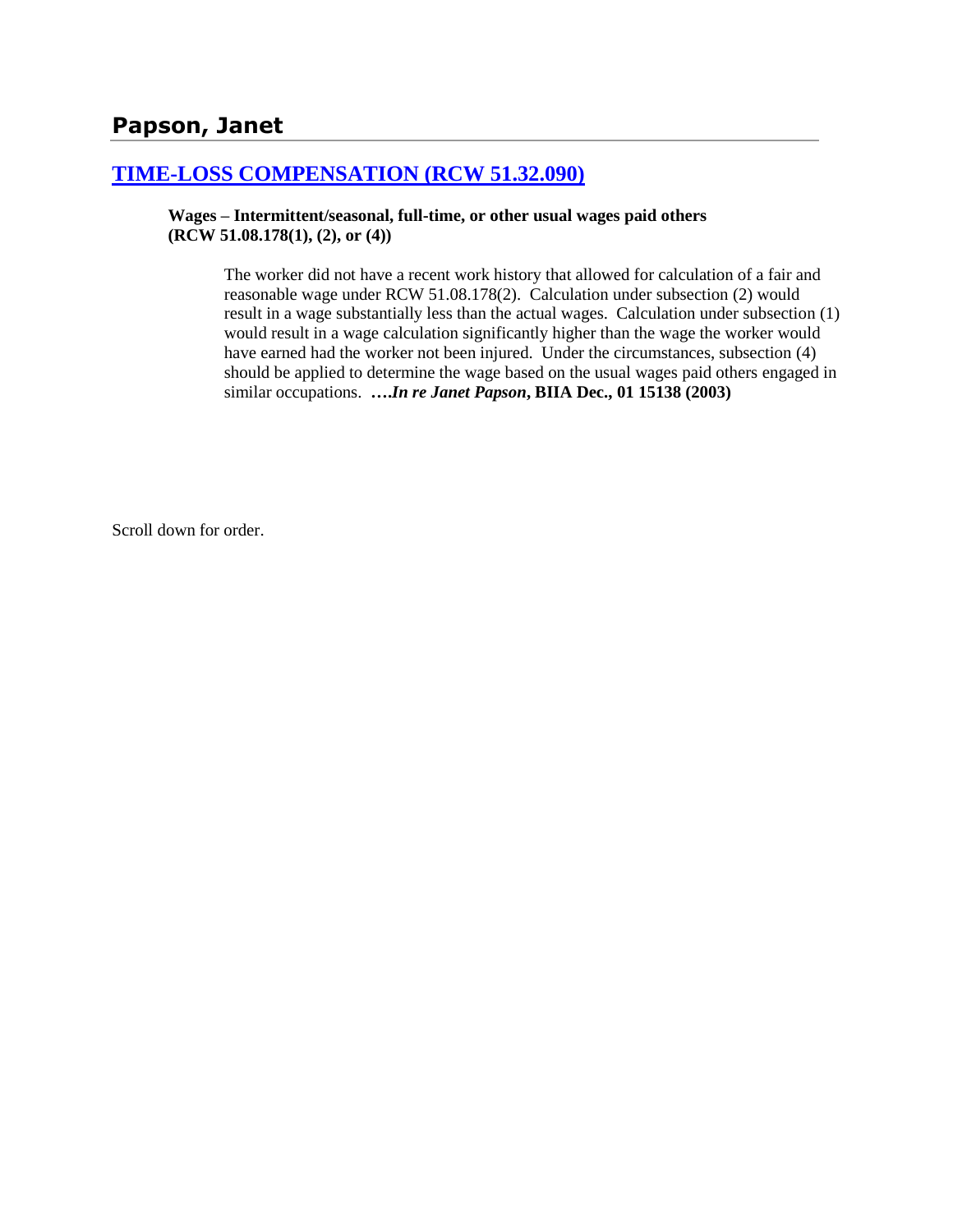## **BEFORE THE BOARD OF INDUSTRIAL INSURANCE APPEALS STATE OF WASHINGTON**

**)**

**IN RE: JANET N. PAPSON ) DOCKET NO. 01 15138**

**CLAIM NO. W-465268 ) DECISION AND ORDER**

APPEARANCES:

> Claimant, Janet N. Papson, by Walthew, Warner, Thompson, Eagan & Keenan, P.S., per Jonathan K. Winemiller

Self-Insured Employer, Enumclaw School District No. 216, by Reeve Shima, P.C., per Elizabeth K. Reeve

The claimant, Janet N. Papson, filed an appeal with the Board of Industrial Insurance Appeals on May 14, 2001, from an order of the Department of Labor and Industries dated May 8, 2001. The order calculated time loss compensation benefits based upon RCW 51.08.178(2), and upon the conclusion that the claimant was an intermittent worker. **REVERSED AND REMANDED.**

### **DECISION**

Pursuant to RCW 51.52.104 and RCW 51.52.106, this matter is before the Board for review and decision on a timely Petition for Review filed by the self-insured employer, to a Proposed Decision and Order issued on July 10, 2002, in which the order of the Department dated May 8, 2001, was reversed and the claim remanded to the Department with direction to calculate the claimant's time loss compensation benefits according to RCW 51.08.178(1).

The Board has reviewed the evidentiary rulings in the record of proceedings and finds that no prejudicial error was committed. The rulings are affirmed.

The issue in this appeal is what is the appropriate subsection of RCW 51.08.178 to apply to Ms. Papson's circumstances in order to determine her "wage" for purposes of establishing the rate of her time loss compensation benefits. The Department determined that her wage should be calculated under subsection (2), based on a characterization of her employment as intermittent. Our industrial appeals judge concluded that her wage should be calculated under subsection (1). We differ in our conclusion from that of the Department and our industrial appeals judge, and conclude that Ms. Papson's wage should be determined using the method contained in RCW 51.08.178(4). We will discuss those facts necessary to explain our decision.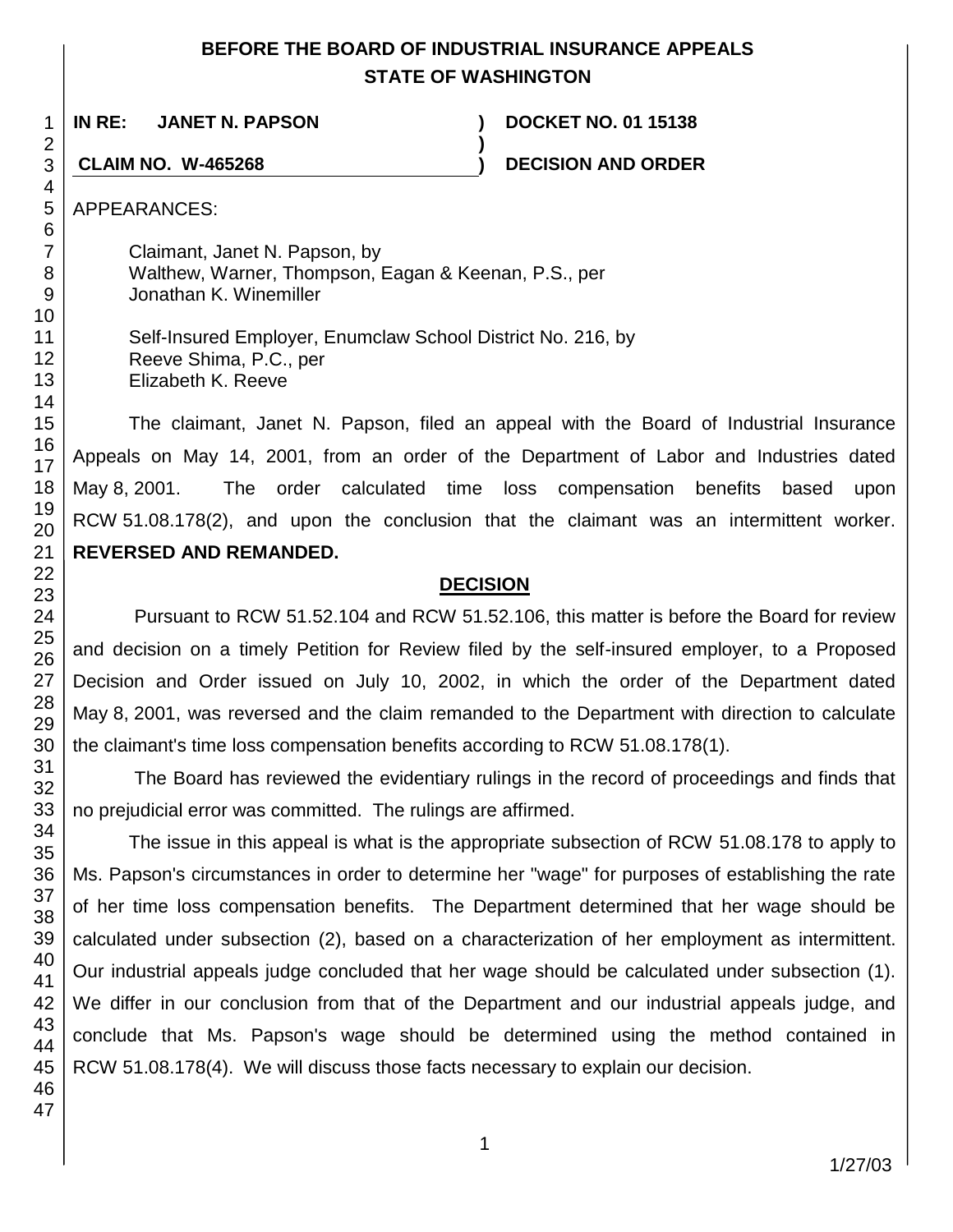Ms. Papson was hired by the self-insured employer, the Enumclaw School District (School District) as a bus driver for the 1999-2000 school year. She was injured on December 9, 1999, while driving her bus in the course of her employment. The route she was driving on the day of her injury had been assigned to her for only one week. She was paid on an hourly basis at a rate of \$12.03 per hour. Her normal driving time was 5 days per week, 4.5 hours per day. Before her school bus driving job, Ms. Papson was last employed between September 1997 and January 1998 and had earned \$3,152.11 over the previous 12 successive calendar months preceding the industrial injury.

The majority of the School District's bus drivers work only during the school year, with a handful of drivers retained to work through the summer months. Ms. Papson's stated intent was to work throughout the year. The testimony of Ms. Cathy Aden, Ms. Cheri Alderson, and Ms. Bonnie Miller, however, indicated the intent of the employer was to hire Ms. Papson for only the school year. Summer school bus driving was historically done by those high on the seniority list, as there were only a few positions available during the summer. Ms. Papson was near the bottom of the seniority list; she could not have any reasonable expectation to be employed throughout the year as a school bus driver for the School District.

We must determine the appropriate subsection of RCW 51.08.178 to apply in order to fairly and reasonably determine Ms. Papson's wage at the time of injury. To resolve the question of whether subsection (1) or subsection (2) applies, the Washington Supreme Court indicated, "[T]he Department must first determine whether the type of employment is essentially 'intermittent' within the meaning of the statute." *Department of Labor & Industries v. Avundes,* 140 Wn.2d 282, 290 (2000). Subsection (1) must be used unless it is established that it does not apply. The court adopted a two-part test for determining which subsection to apply. The analysis requires a scrutiny of the type of work being performed and, secondly, an examination of the relationship of the worker to the employment. *Avundes*, at 287. As this record reveals, the type of work, driving a school bus, can be either seasonal or year round employment, depending on the seniority of the driver. This alone, however, is not determinative. We must also consider the second part of the *Avundes* test, the relationship of Ms. Papson to her employment. The record does not reflect a history of consistent employment. The parties stipulated that before beginning training with the School District in July of 1999, she had last worked from September 1997 through January of 1998. The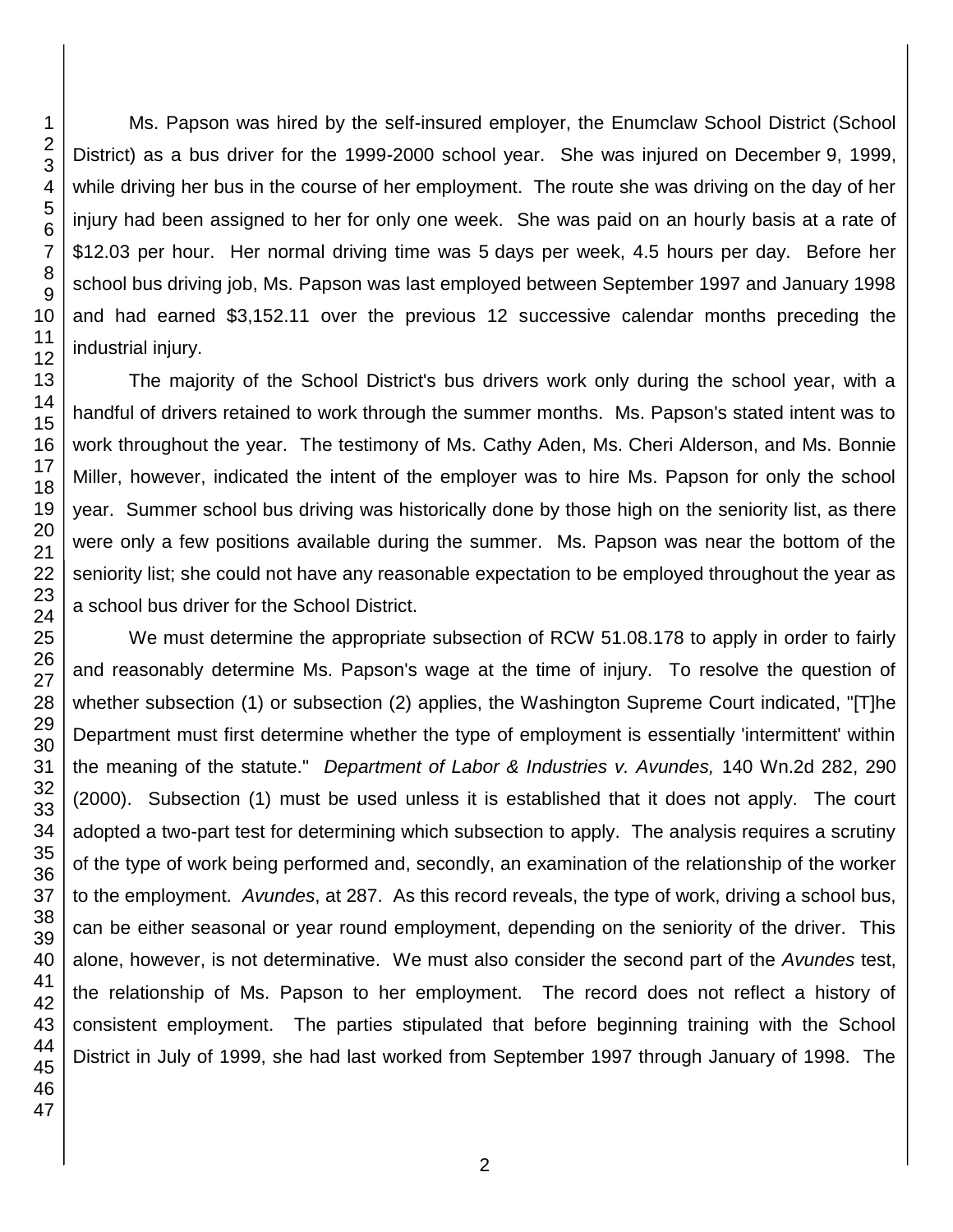record also established there was little likelihood she would be hired to drive a school bus during the summer. She almost certainly would only work during the 9-month school year.

Employment is seasonal in nature when it is dependent on a period of the year that is characterized by a particular activity. *Double D Hop Ranch v. Sanchez,* 133 Wn.2d 793 (1997). Seasonal employment is but one type of intermittent employment. *School District No. 401 v. Minturn*, 83 Wn. App. 1 (1996). Ms. Papson was hired to work as a school bus driver for the school year or "season." We conclude that Ms. Papson's relationship to her employment, working 4.5 hours per day, 5 days per week, during the 9-month school year, should be classified as seasonal or intermittent. Although she may have hoped to work for the summer as well, the reality of the situation dictated that she would not receive a summer route, given her low level of seniority. For that reason, subsection (2) would normally be applied, and Ms. Papson's compensation would be based upon averaging of a preceding 12-month period of earnings. This calculation, however, must result in a "wage" that fairly represents her earning capacity.

The Supreme Court indicated in *Avundes* and *Double D Hop Ranch* that benefits should reflect the worker's lost earning capacity*.* Using Ms. Papson's work history, however, does not fairly represent her true wage-earning capacity. The only work history in the record is the short period between September 1997 and January 1998. That is both remote and not a complete 12-month period upon which the Department could base an average. Using subsection (2), without a reasonable work history upon which to average her wage, Ms. Papson would be relegated to \$283 per month for time loss compensation, the statutory minimum. This rate is patently unfair when considering that her actual wages for a month in which she worked 4.5 hours per day, 5 days per week would equal \$1,190.97. To use subsection (2) in this case, we believe would work an injustice. Ms. Papson would be paid benefits based on a wage that does not reasonably reflect her earning capacity at the time of her industrial injury.

Similarly, the computation method contained in subsection (1) of the statute would also result in a wage that does not reasonably and fairly represent her earning capacity. If the method contained in subsection (1) is used, she would have her benefits based on a monthly wage of \$1,190.97, the calculation would produce \$14,291.64 for an annual wage. This method is unfair when it is considered that the School District would have only paid her \$10, 718.73 if she had been able to work the entire school year. Ms. Papson would be paid benefits based on a wage that does not reasonably reflect her earning capacity at the time of her industrial injury.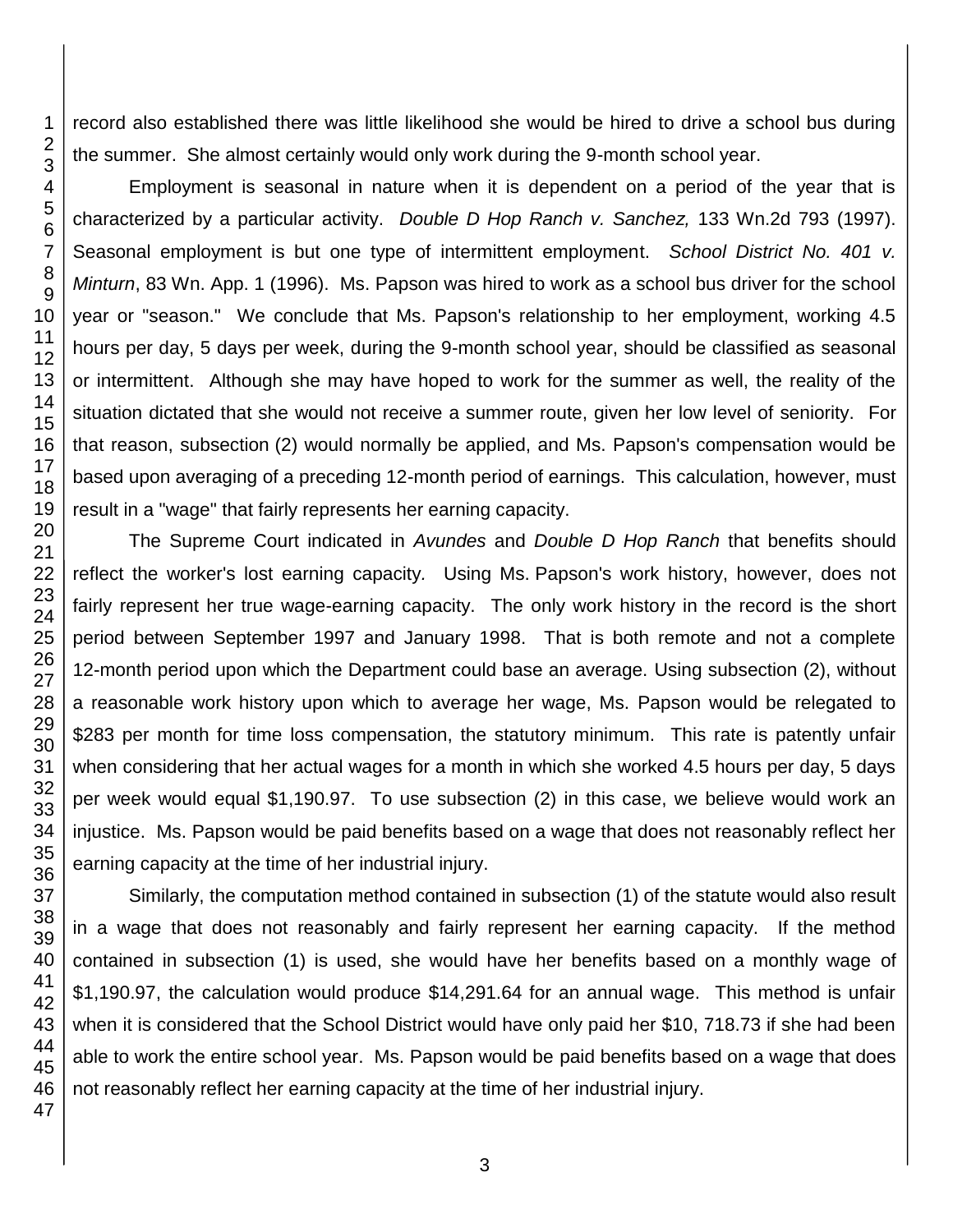Application of either subsection (1) or subsection (2) does not result in a fair, representative wage on which to base the rate of time loss compensation. In order to maintain fairness in the process, we believe RCW 51.08.178(4) must be used. Subsection (4) is applied when a wage has not been fixed or cannot be reasonably and fairly determined. It requires the Department to determine what a representative wage would be for the kind of job performed by the injured worker at the time of the injury. We believe it would be a rather reasonable task for the Department to determine the usual monthly wage for employees who do the same kind of driving as Ms. Papson did at the time of her injury, and use that figure for her monthly wage in the calculation of compensation under the Act.

We also note that our industrial appeals judge, in Finding of Fact No. 2, stated that Ms. Papson had sustained injury to her arms, neck, and back as a result of the motor vehicle accident, which occurred on December 9, 1999. The specific portions of Ms. Papson's body that may have been injured during the December 9, 1999 motor vehicle accident were not part of the issue before the Board. The only issue before the Board was the method to be used in calculating Ms. Papson's time loss compensation rate. The Department had not decided the issue of which parts of her body were affected, and the Board may not do so. *Lenk v. Department of Labor & Indus.*, 3 Wn. App. 977 (1970). We have, therefore, modified Finding of Fact No. 2.

After consideration of the Proposed Decision and Order, the Petition for Review filed thereto, and a careful review of the entire record before us, we make the following:

### **FINDINGS OF FACT**

1. On January 24, 2000, the Enumclaw School District No. 216, a self-insured employer, received an application for benefits from the claimant, Janet N. Papson, regarding injury to her arms, neck, and back, allegedly caused by an industrial injury on December 9, 1999, during the course of her employment with Enumclaw School District No. 216. On August 9, 2000, the self-insurer issued an order closing the claim with medical benefits only, as provided. The claimant filed a protest and request for reconsideration of the August 9, 2000 order on August 25, 2000. On October 17, 2000, the Department issued an order that canceled the order of August 9, 2000, and ordered that the claim remain open. On May 8, 2001, in response to a request to resolve the dispute over the calculation of the rate for time loss compensation benefits, the Department of Labor and Industries issued an order setting the time loss compensation rate based upon the Department's assessment that the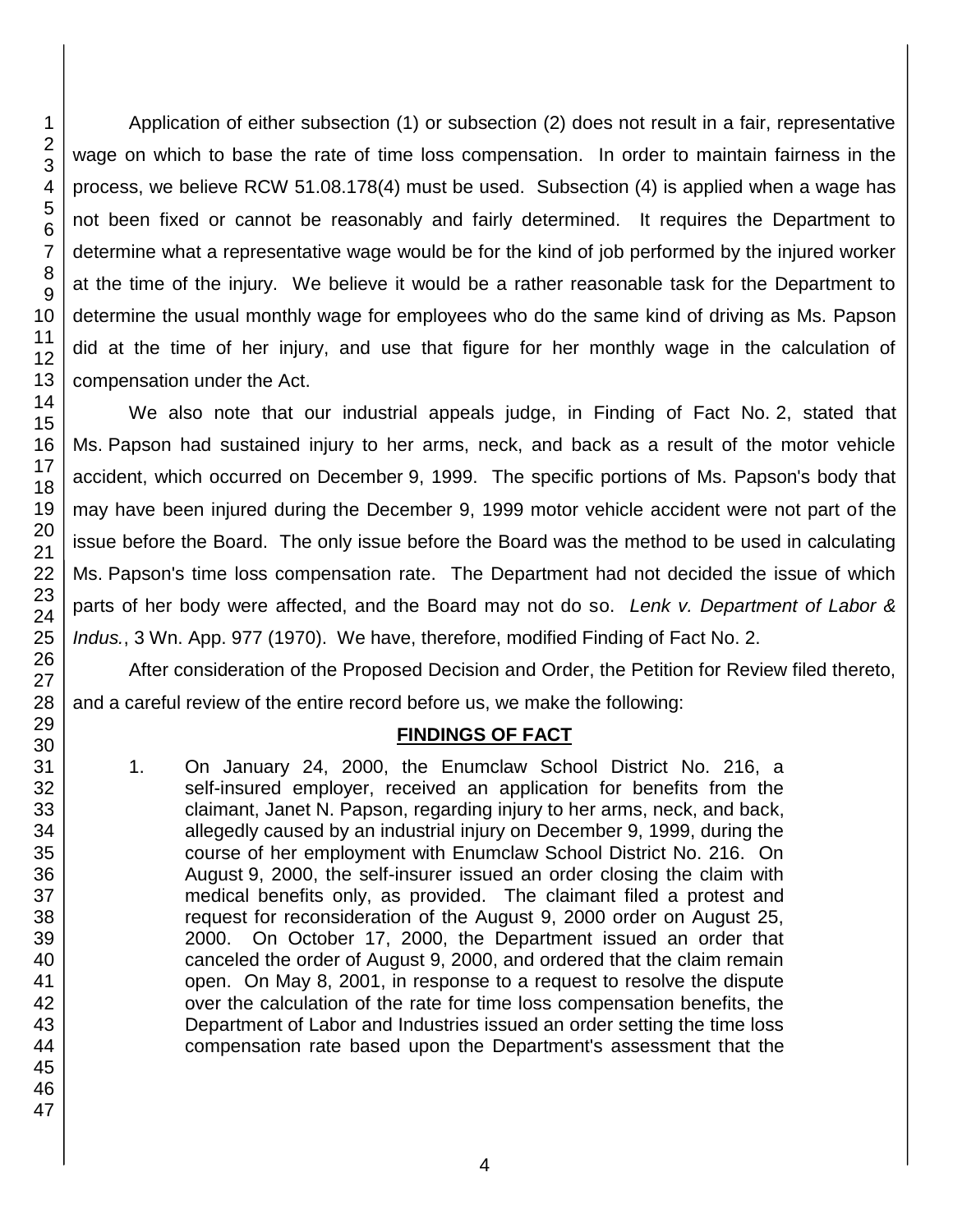claimant was an intermittent worker who was married and had two dependents. On May 14, 2001, the claimant filed a Notice of Appeal from the Department's order of May 8, 2001, with the Board of Industrial Insurance Appeals. On June 13, 2001, the Board issued an order granting the appeal, assigning the appeal Docket No. 01 15138, and ordering that further proceedings be held in this matter.

- 2. The claimant was a school bus driver who, on the date of her industrial injury, was driving an assigned route, which she drove 5 days a week, 4.5 hours a day. Her rate of pay was \$12.03 per hour. On December 9, 1999, she sustained an injury as a result of a motor vehicle accident that occurred while in the course of her employment with Enumclaw School District No. 216.
- 3. The nature of the claimant's employment with Enumclaw School District No. 216 was that of driving a school bus for a school district that operated year-round, with the work of driving a school bus year-round available to a few drivers based on seniority. It was the claimant's intention to bid on and obtain a summer bus route. Given her low seniority, it was not reasonable for her to anticipate summer employment as a school bus driver. Her employment history does not suggest she finds other employment during the summer.
- 4. At the time of Ms. Papson's injury, her relationship to her employment with the Enumclaw School District No. 216 was that of a seasonal or intermittent worker.
- 5. Ms. Papson's work history does not include employment history that reasonably and fairly represents her earning capacity for 12 successive calendar months preceding the industrial injury.

## **CONCLUSIONS OF LAW**

- 1. The Board of Industrial Insurance Appeals has jurisdiction over the parties and subject matter of this appeal.
- 2. Ms. Papson was, at the time of her injury, an intermittent or seasonal worker, as contemplated by RCW 51.08.178(2). However, her work history cannot be appropriately defined to give a reasonable and fair representation of her lost wage-earning capacity. The Department must use RCW 51.08.178(4) to calculate her rate of time loss compensation benefit.